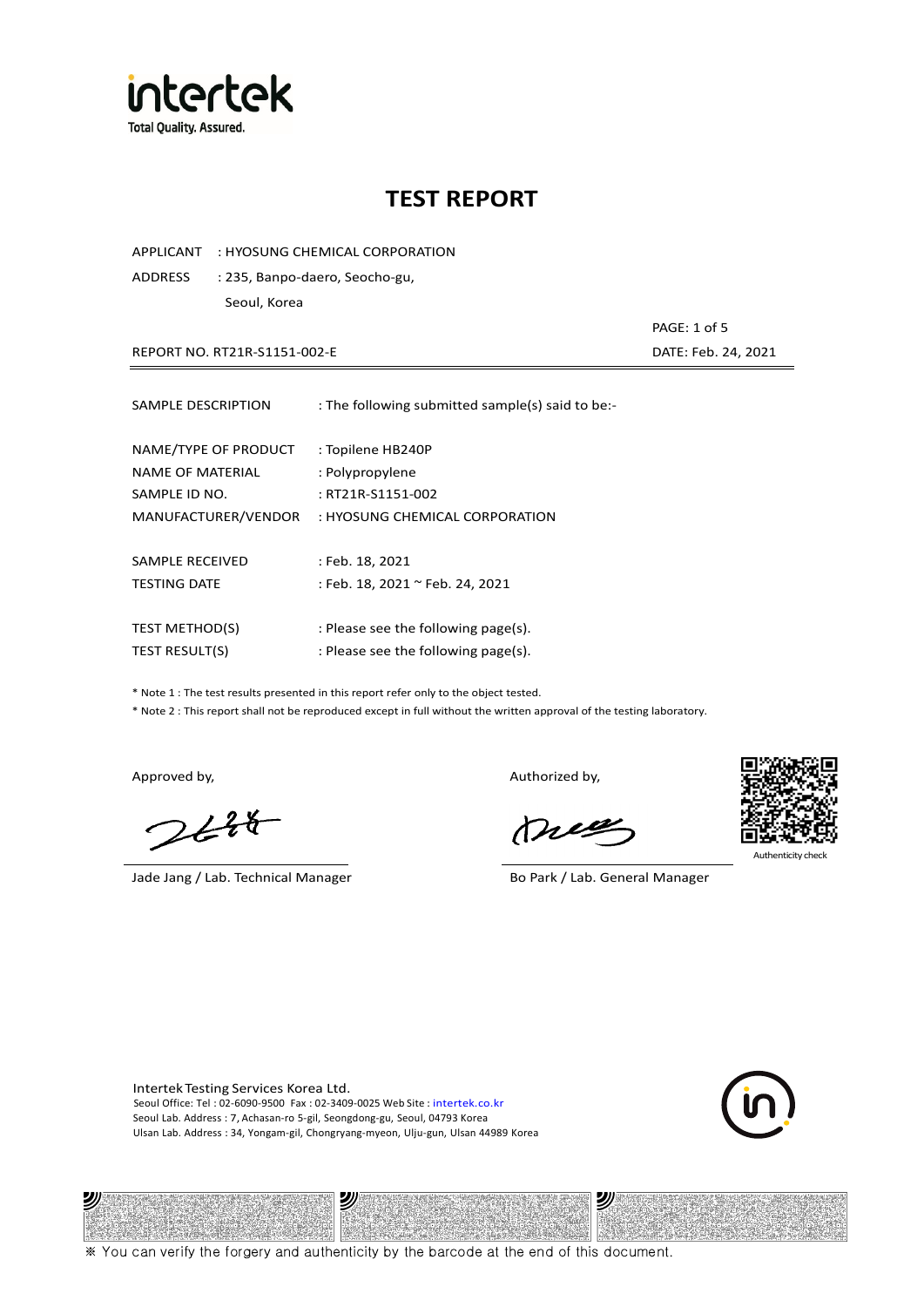

REPORT NO. RT21R-S1151-002-E DATE: Feb. 24, 2021

PAGE: 2 of 5

SAMPLE ID NO. : RT21R-S1151-002 SAMPLE DESCRIPTION : Topilene HB240P

| <b>TEST ITEM</b>                             | <b>UNIT</b>                                                           | <b>TEST METHOD</b>                                                                                                                          | <b>MDL</b>              | <b>RESULT</b> |
|----------------------------------------------|-----------------------------------------------------------------------|---------------------------------------------------------------------------------------------------------------------------------------------|-------------------------|---------------|
| Cadmium (Cd)                                 | mg/kg                                                                 | With reference to<br>IEC 62321-5 Edition 1.0: 2013.                                                                                         | 0.5                     | N.D.          |
| Lead (Pb)                                    | mg/kg                                                                 | by acid digestion and<br>determined by ICP-OES                                                                                              | 5                       | N.D.          |
| Mercury (Hg)                                 | mg/kg                                                                 | With reference to<br>IEC 62321-4 : 2013/AMD1 :<br>2017, by acid digestion and<br>determined by ICP-OES                                      | $\overline{2}$          | N.D.          |
| Hexavalent Chromium (Cr <sup>6+</sup> )      | mg/kg                                                                 | With reference to<br>IEC 62321-7-2<br>Edition 1.0 : 2017,<br>by alkaline/toluene digestion<br>and determined by UV-VIS<br>Spectrophotometer | 8                       | N.D.          |
| Polybrominated Biphenyl (PBBs)               |                                                                       |                                                                                                                                             |                         |               |
| Monobromobiphenyl                            | mg/kg                                                                 |                                                                                                                                             | 5                       | N.D.          |
| Dibromobiphenyl                              | mg/kg                                                                 |                                                                                                                                             | 5                       | N.D.          |
| Tribromobiphenyl                             | mg/kg                                                                 |                                                                                                                                             | 5                       | N.D.          |
| Tetrabromobiphenyl                           | mg/kg<br>With reference to<br>mg/kg<br>IEC 62321-6 Edition 1.0: 2015, | 5                                                                                                                                           | N.D.                    |               |
| Pentabromobiphenyl                           |                                                                       |                                                                                                                                             | 5                       | N.D.          |
| Hexabromobiphenyl                            | mg/kg                                                                 | by solvent extraction and                                                                                                                   | 5                       | N.D.          |
| Heptabromobiphenyl                           | mg/kg                                                                 | determined by GC/MS                                                                                                                         | 5                       | N.D.          |
| Octabromobiphenyl                            | mg/kg                                                                 |                                                                                                                                             | 5                       | N.D.          |
| Nonabromobiphenyl                            | mg/kg                                                                 |                                                                                                                                             | 5                       | N.D.          |
| Decabromobiphenyl                            | mg/kg                                                                 |                                                                                                                                             | 5                       | N.D.          |
| <b>Polybrominated Diphenyl Ether (PBDEs)</b> |                                                                       |                                                                                                                                             |                         |               |
| Monobromodiphenyl ether                      | mg/kg                                                                 |                                                                                                                                             | 5                       | N.D.          |
| Dibromodiphenyl ether                        | mg/kg                                                                 |                                                                                                                                             | 5                       | N.D.          |
| Tribromodiphenyl ether                       | mg/kg                                                                 |                                                                                                                                             | 5                       | N.D.          |
| Tetrabromodiphenyl ether                     | mg/kg                                                                 | With reference to                                                                                                                           | $\overline{\mathbf{5}}$ | N.D.          |
| Pentabromodiphenyl ether                     | mg/kg                                                                 | IEC 62321-6 Edition 1.0: 2015,                                                                                                              | 5                       | N.D.          |
| Hexabromodiphenyl ether                      | mg/kg                                                                 | by solvent extraction and                                                                                                                   | 5                       | N.D.          |
| Heptabromodiphenyl ether                     | mg/kg                                                                 | determined by GC/MS                                                                                                                         | $\overline{5}$          | N.D.          |
| Octabromodiphenyl ether                      | mg/kg                                                                 |                                                                                                                                             | 5                       | N.D.          |
| Nonabromodiphenyl ether                      | mg/kg                                                                 | 5                                                                                                                                           |                         | N.D.          |
| Decabromodiphenyl ether                      | mg/kg                                                                 |                                                                                                                                             | 5                       | N.D.          |

Tested by : Jooyeon Lee, Chano Kim, Hayan Park

Notes : mg/kg = ppm = parts per million  $<$  = Less than N.D. = Not detected ( <MDL )

沙

MDL = Method detection limit

Intertek Testing Services Korea Ltd. Seoul Office: Tel : 02-6090-9500 Fax : 02-3409-0025 Web Site : intertek.co.kr Seoul Lab. Address : 7, Achasan-ro 5-gil, Seongdong-gu, Seoul, 04793 Korea Ulsan Lab. Address : 34, Yongam-gil, Chongryang-myeon, Ulju-gun, Ulsan 44989 Korea

沙

沙

※ You can verify the forgery and authenticity by the barcode at the end of this document.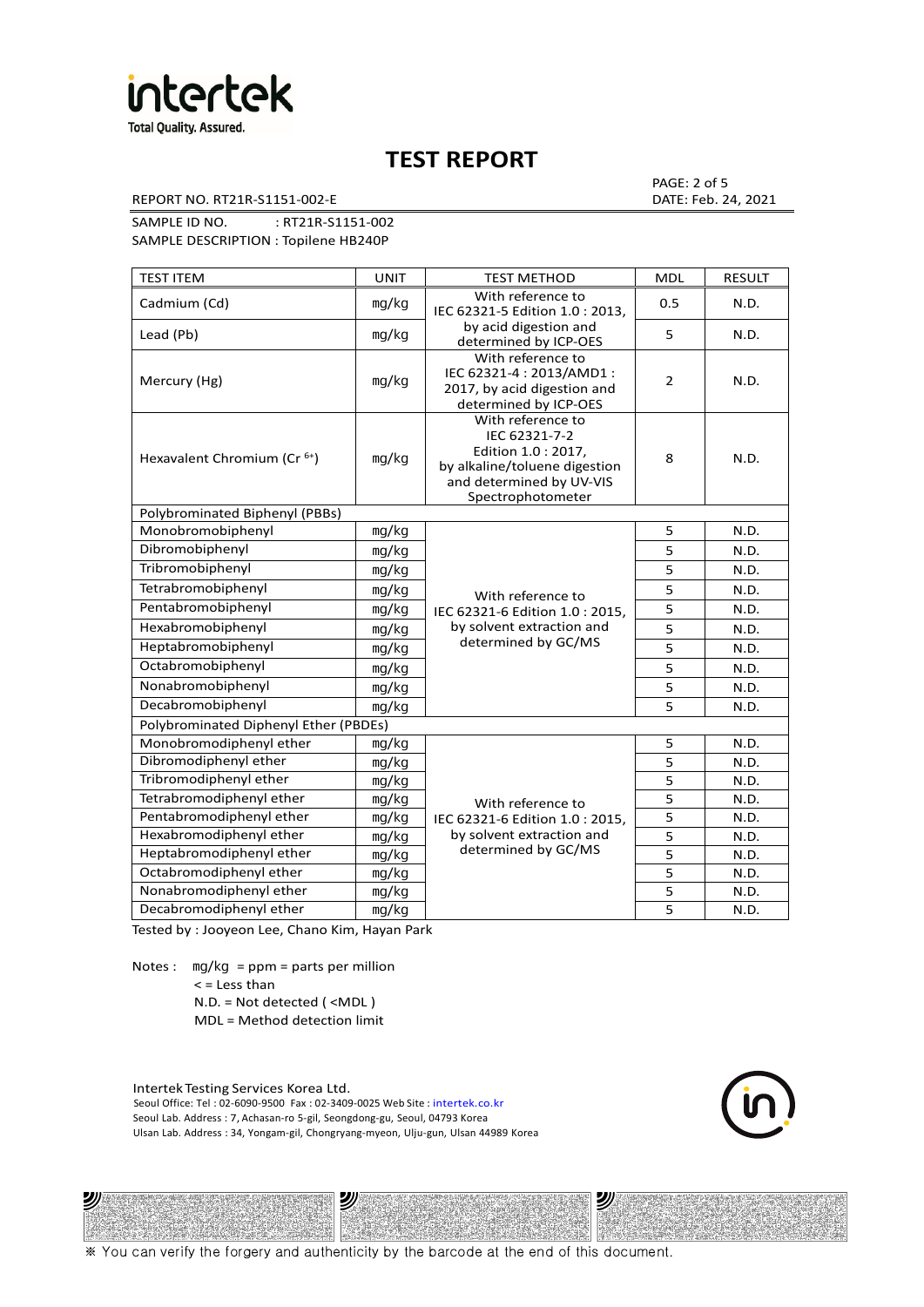

REPORT NO. RT21R-S1151-002-E DATE: Feb. 24, 2021

PAGE: 3 of 5

SAMPLE ID NO. : RT21R-S1151-002 SAMPLE DESCRIPTION : Topilene HB240P

| <b>TEST ITEM</b>                     | CAS NO.       | <b>UNIT</b> | <b>TEST METHOD</b>                                      | <b>MDL</b> | <b>RESULT</b> |
|--------------------------------------|---------------|-------------|---------------------------------------------------------|------------|---------------|
| Dibutyl phthalate<br>(DBP)           | $84 - 74 - 2$ | mg/kg       | With reference to<br>IEC 62321-8<br>Edition 1.0 : 2017, | 50         | N.D.          |
| Di(2-ethylhexyl) phthalate<br>(DEHP) | 117-81-7      | mg/kg       |                                                         | 50         | N.D.          |
| Benzyl butyl phthalate<br>(BBP)      | 85-68-7       | mg/kg       | by solvent extraction<br>and determined by<br>GC/MS     | 50         | N.D.          |
| Diisobutyl phthalate<br>(DIBP)       | $84 - 69 - 5$ | mg/kg       |                                                         | 50         | N.D.          |

Tested by : Hayan Park

Notes :  $mq/kg = ppm = parts per million$  $<$  = Less than N.D. = Not detected ( <MDL ) MDL = Method detection limit

\* View of sample as received;-

沙



Intertek Testing Services Korea Ltd. Seoul Office: Tel : 02-6090-9500 Fax : 02-3409-0025 Web Site : intertek.co.kr Seoul Lab. Address : 7, Achasan-ro 5-gil, Seongdong-gu, Seoul, 04793 Korea Ulsan Lab. Address : 34, Yongam-gil, Chongryang-myeon, Ulju-gun, Ulsan 44989 Korea

沙



沙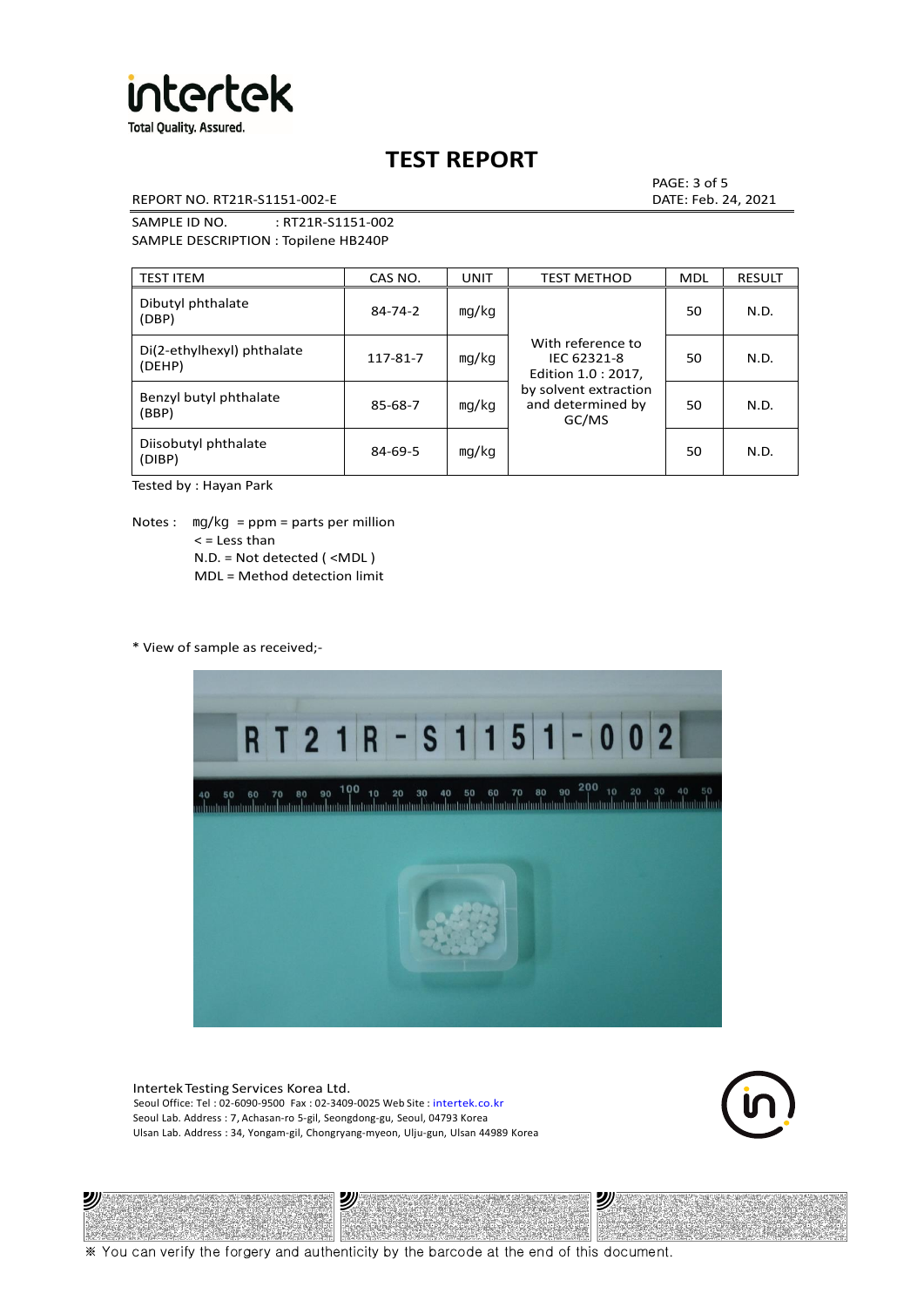

**Total Quality. Assured.** 

# **TEST REPORT**

REPORT NO. RT21R-S1151-002-E DATE: Feb. 24, 2021

PAGE: 4 of 5

SAMPLE ID NO. : RT21R-S1151-002 SAMPLE DESCRIPTION : Topilene HB240P



Remarks :

沙

| . د ۱۱۱ تا ۱۰<br>1 : List of appropriate acid : |                                                                     |
|-------------------------------------------------|---------------------------------------------------------------------|
| Material                                        | Acid added for digestion                                            |
| Polymers                                        | $HNO3$ , HCl, HF, H <sub>2</sub> O <sub>2</sub> , H3BO <sub>3</sub> |
| <b>Metals</b>                                   | $HNO3$ , HCl, HF                                                    |
| Electronics                                     | $HNO3$ , HCl, H <sub>2</sub> O <sub>2</sub> , HBF <sub>4</sub>      |
|                                                 |                                                                     |

\*2 : The samples were dissolved totally by pre-conditioning method according to above flow chart.

Intertek Testing Services Korea Ltd. Seoul Office: Tel : 02-6090-9500 Fax : 02-3409-0025 Web Site : intertek.co.kr Seoul Lab. Address : 7, Achasan-ro 5-gil, Seongdong-gu, Seoul, 04793 Korea Ulsan Lab. Address : 34, Yongam-gil, Chongryang-myeon, Ulju-gun, Ulsan 44989 Korea

沙



沙